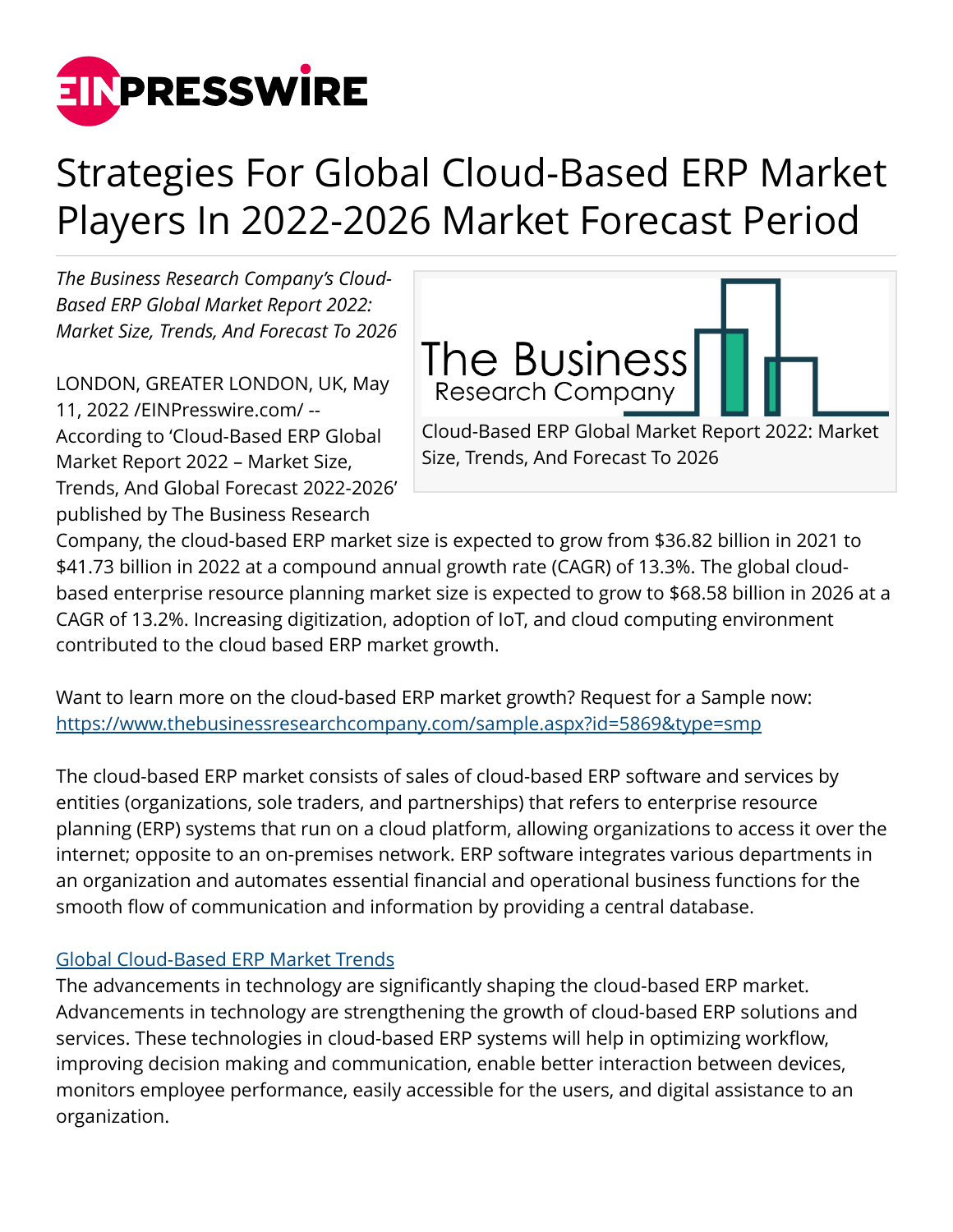### [Global Cloud-Based ERP Market Segments](https://www.thebusinessresearchcompany.com/report/cloud-based-erp-global-market-report-)

The global cloud-based ERP market is segmented:

By Component: Solution, Service

By Organization Size: Small and Medium-Sized Enterprises, Large Enterprises

By Development Model: Private Cloud, Public Cloud, Hybrid Cloud

By End-Use Industry: Automotive, Aerospace and Defense, Retail, Banking and Financial Services, IT and Telecommunication, Education, Government and Public Sectors, Others By Geography: The global cloud-based ERP market is segmented into North America, South America, Asia-Pacific, Eastern Europe, Western Europe, Middle East and Africa. Among these regions, North America accounts for the largest share.

Read more on the global cloud-based ERP market report at: <https://www.thebusinessresearchcompany.com/report/cloud-based-erp-global-market-report->

Cloud-Based ERP Global Market Report 2022 is one of a series of new reports from The Business Research Company that provides cloud-based ERP market overview, cloud based ERP global market analysis and forecasts market size and growth for the global cloud-based ERP market, cloud-based ERP global market share, cloud-based ERP global market segments and geographies, cloud-based ERP market players, cloud-based ERP global market leading competitor revenues, profiles and market shares. The cloud-based ERP global market report identifies top countries and segments for opportunities and strategies based on market trends and key competitors' approaches.

TBRC's Cloud-Based ERP Global Market Report 2022 includes information on the following:

Data Segmentations: Market Size, Global, By Region and Country, Historic and Forecast, and Growth Rates for 60 Geographies

Key Market Players: SAP SE, Microsoft Corporation, Oracle Corporation, IBM Corporation, Infor Inc, Sage Group plc, Aptean, Epicor Software Corporation, Acumatica, Inc., Ramco Systems Limited, Deltek, Plex Systems, Syspro, Unit4, QAD Inc., Workday, Inc, Netsuite Inc., Daffodil Software Ltd, FinancialForce, IQMS (Dassault Systemes), Rootstock Software, IFS AB, Genius Solutions, Inc., OpenPro, Inc., and Koch Industries, Inc.

Regions: Asia-Pacific, China, Western Europe, Eastern Europe, North America, USA, South America, Middle East and Africa.

Countries: Australia, Brazil, China, France, Germany, India, Indonesia, Japan, Russia, South Korea, UK, USA.

And so much more.

Looking for something else? Here is a list of similar reports by The Business Research Company: